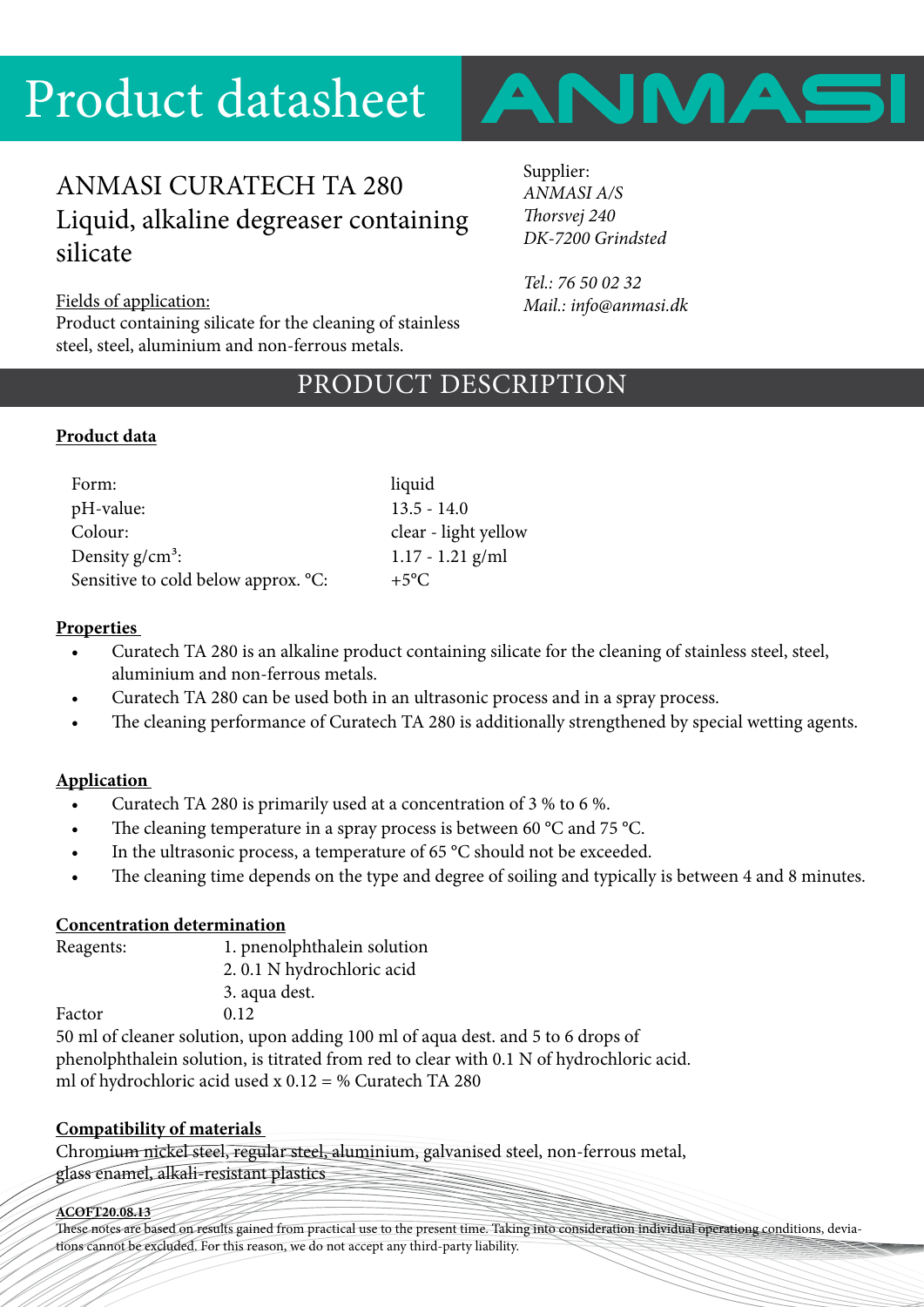

# ANMASI CURATECH TA 278 G Liquid, alkaline soak- and spray degreaser for cleaning of iron and steel

Supplier: *ANMASI A/S Thorsvej 240 DK-7200 Grindsted*

*Tel.: 76 50 02 32 Mail.: info@anmasi.dk*

Fields of application:

Alkaline product for the cleaning of stainless steel, steel and iron surfaces

# PRODUCT DESCRIPTION

## **Product data**

| liquid               |
|----------------------|
| $12 - 12.8$          |
| clear - light yellow |
| $1.18 - 1.21$ g/ml   |
| $+5^{\circ}C$        |
|                      |

## **Properties**

- Curatech TA 278 G is an alkaline product for the cleaning of stainless steel, steel and iron surfaces.
- Curatech TA 278 G can be used both in an immersion process and in a spray process.
- The cleaning performance of Curatech TA 278 G is additionally strengthened by special wetting agents.

## **Application**

- Curatech TA 278 G is primarily used at a concentration of 3 % to 6 %.
- The cleaning temperature in a spray process is between 40 °C and 60 °C.
- In the immersion process, a temperature of 65 °C should not be exceeded.
- The cleaning time depends on the type and degree of soiling and typically is between 4 and 8 minutes.

## **Temperature**

The cleaning temperature in a spray process is between 40 °C and 60 °C. In the immersion process, a temperature of 65 °C should not be exceeded.

## **Concentration determination**

Reagents: 1. phenolphthalein solution

2. 0.1 N hydrochloric acid

3. aqua dest.

Factor: 0.33

10 ml of cleaner solution, upon adding 100 ml of aqua dest. and 5 to 6 drops of phenolphthalein solution, is titrated from red to clear with 0.1 N of hydrochloric acid. ml of hydrochloric acid used x 0.33 = % Curatech TA 278 G

## **Compatibility of materials**

Stainless steel, steel and iron surfaces

### **ACOFT20.08.13**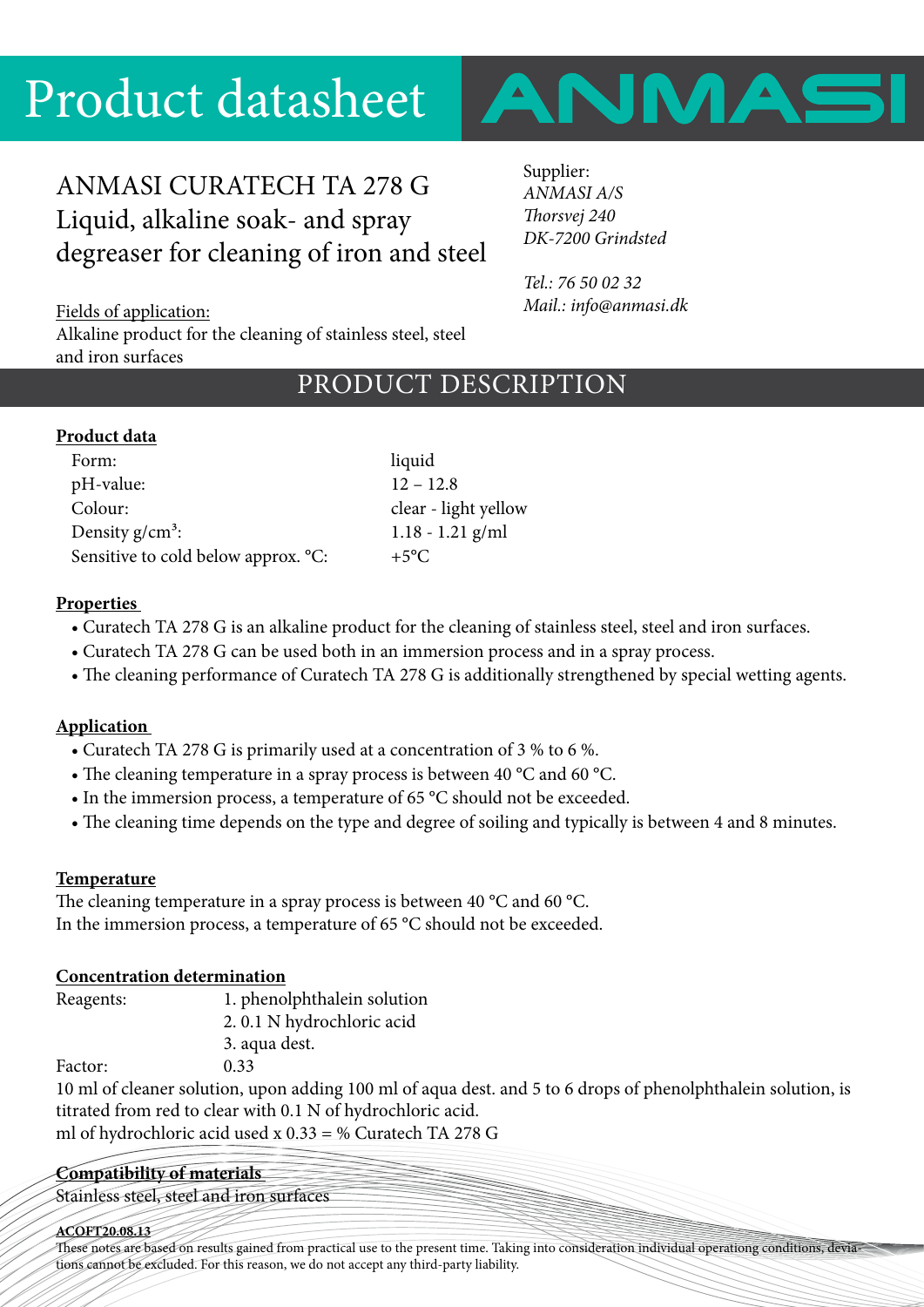

ANMASI CURATECH SP 6660 Liquid cleaner for ferrous and non-ferrous materials, with temporary corrosion protection Supplier: *ANMASI A/S Thorsvej 240 DK-7200 Grindsted*

*Tel.: 76 50 02 32 Mail.: info@anmasi.dk*

## PRODUCT DESCRIPTION

## **Product data**

| Form:                               | liquid             |
|-------------------------------------|--------------------|
| pH-value:                           | $8.6 - 9.2$        |
| Colour:                             | yellow             |
| Density $g/cm^3$ :                  | $1.02 - 1.06$ g/ml |
| Sensitive to cold below approx. °C: | $+5^{\circ}C$      |

### **Properties**

- Curatech SP 6660 is a liquid, silicate-free, mildly alkaline cleaner for ferrous and non-ferrous components.
- The surfaces cleaned with Curatech SP 6660 are equipped with a good corrosion protection.
- Curatech SP 6660 can be used both in an ultrasonic process and in a spray process.
- Above 60 °C, Curatech SP 6660 solutions no longer generate any annoying foam.

### **Application**

The concentration for use should be 3 - 5 %.

The duration of the washing cycle depends on the system and the soiling and typically is between 4 and 8 minutes.

### **Temperature**

The application temperature in an ultrasonic process should be between 50 - 60 °C. The application temperature in a spray process should be between 45 - 60 °C.

### **Compatibility of materials**

Chromium nickel steel, regular steel,, glass enamel, alkali-resistant plastics, non-ferrous metals, aluminum

**ACOFT20.08.13**